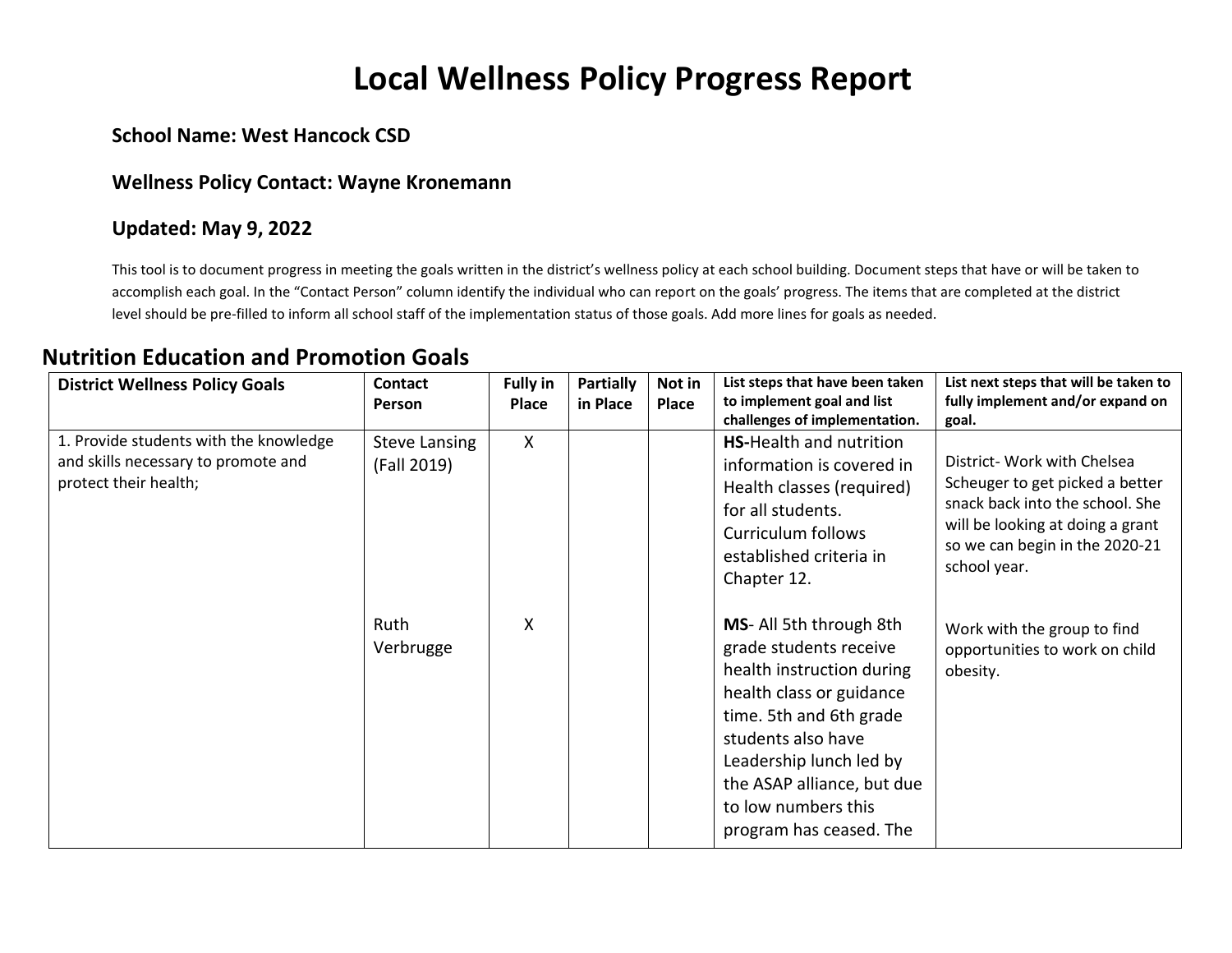|                                                                                                                                                                                                                                                               | Michelle<br><b>DeHart</b> | X |   | instruction includes topics<br>in personal health, food<br>and nutrition, safety skills,<br>substance abuse and<br>nonuse, human sexuality,<br>self-esteem, stress<br>management, and<br>interpersonal<br>relationships.<br>Elem-Annual review of<br>Look for opportunities to<br>health curriculum<br>increase usage of community<br>provided at each grade<br>organization to promote healthy<br>level<br>practices<br>Review of health<br>Engage in healthy activities such<br>standards based on<br>as Live Healthy Iowa activities<br>changes to science<br>standards<br>Utilize community<br>organizations to promote<br>healthy practices |
|---------------------------------------------------------------------------------------------------------------------------------------------------------------------------------------------------------------------------------------------------------------|---------------------------|---|---|--------------------------------------------------------------------------------------------------------------------------------------------------------------------------------------------------------------------------------------------------------------------------------------------------------------------------------------------------------------------------------------------------------------------------------------------------------------------------------------------------------------------------------------------------------------------------------------------------------------------------------------------------|
| 2. Ensure nutrition education and<br>promotion are not only part of health<br>education classes, but also integrated into<br>other classroom instruction through<br>subjects such as math, science, language<br>arts, social sciences, and elective subjects; | Dan Peterson              |   | Χ | HS- Finding the right co-<br>Will need to revisit this goal<br>curricular lessons has<br>or find resources and co-<br>been a struggle. Food and<br>teaching opportunities to<br>drink options are limited<br>support implementation.<br>to non-existent in other<br>classrooms without<br>principal approval per<br>policy.                                                                                                                                                                                                                                                                                                                      |
|                                                                                                                                                                                                                                                               | Michelle<br><b>DeHart</b> |   | X | Elem-Review of what<br>Review content standards for<br>subjects currently include<br>all core subjects (math,<br>nutrition education:<br>science, language arts, social<br>health and physical<br>sciences) to identify<br>standards that could be met<br>education. Challenges                                                                                                                                                                                                                                                                                                                                                                  |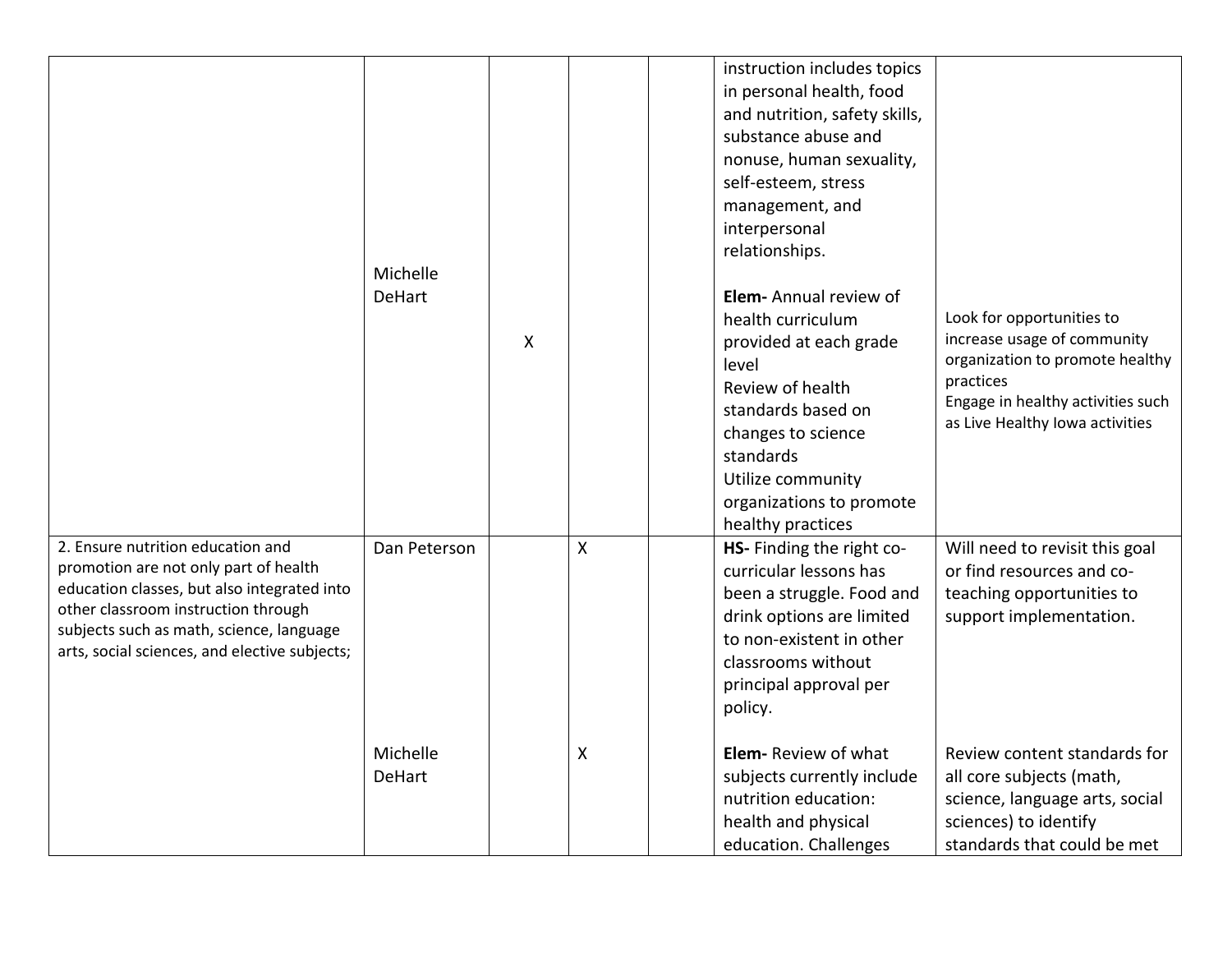|                                                                                                                              |                                              |              |   | include identifying<br>using nutrition education<br>instructional activities<br>appropriate<br>Create instructional activities<br>implementation of<br>nutrition education that<br>around nutrition education<br>align with content<br>that meet content standards<br>standards taught in all<br>in each subject area<br>subject areas                                                                                                                                                                                                                                                                                                                        |
|------------------------------------------------------------------------------------------------------------------------------|----------------------------------------------|--------------|---|---------------------------------------------------------------------------------------------------------------------------------------------------------------------------------------------------------------------------------------------------------------------------------------------------------------------------------------------------------------------------------------------------------------------------------------------------------------------------------------------------------------------------------------------------------------------------------------------------------------------------------------------------------------|
|                                                                                                                              | Kim<br>Andreesen                             |              | Χ | <b>MS-</b> Nutrition education is<br>Work with the school nursing<br>integrated into the science<br>staff to find ways nutrition<br>curriculum when aligned<br>promotion can be integrated<br>to NGSS. The food services<br>into other content areas<br>director meets with<br>groups of students seeking<br>input on various menus<br>throughout the year. She<br>explains the nutritional<br>value and promotes<br>positive choices.<br>No vending machines are<br>available on the building.<br>Sales of beverages are<br>limited to water and<br>Gatorade/Powerade at<br>the concession stand and<br>not open until 30 minutes<br>before the event begins |
| 3. Include enjoyable, developmentally-<br>appropriate, culturally-relevant, and<br>participatory activities, such as cooking | Carolyn Edler<br>(Fall 2019)                 | $\mathsf{X}$ |   | HS- Foods, FCS classes, Ag<br>classes and FFA all address<br>various aspects of this                                                                                                                                                                                                                                                                                                                                                                                                                                                                                                                                                                          |
| demonstrations or lessons, promotions,<br>taste-testing, farm visits and school<br>gardens;                                  | Ally Eliason -<br>cook<br>Nedra<br>Horstman, |              | Χ | goal.<br>Continue working with food<br>MS - Kitchen staff<br>service personnel on<br>demonstrate food<br>nutritional value of foods<br>preparation techniques                                                                                                                                                                                                                                                                                                                                                                                                                                                                                                 |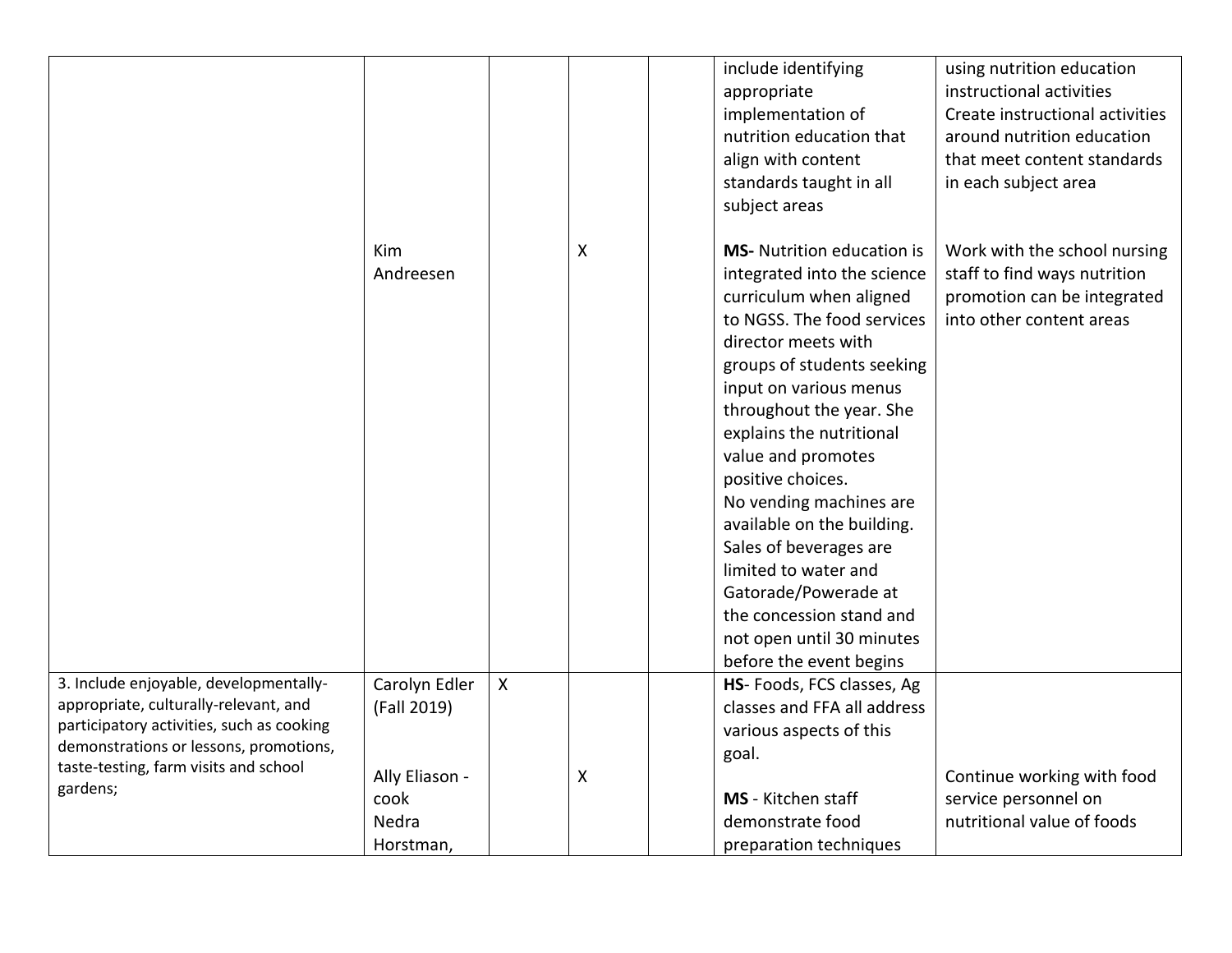|                                            | Jerri Hill, and    |                           |                | and hold a taste testing at |
|--------------------------------------------|--------------------|---------------------------|----------------|-----------------------------|
|                                            | Caitlin            |                           |                | least twice per year. Life  |
|                                            | Huffman            |                           |                | Skills students prepare     |
|                                            |                    |                           |                | food and evaluate           |
|                                            |                    |                           |                | nutritional value. Health   |
|                                            |                    |                           |                | students evaluate label     |
|                                            |                    |                           |                |                             |
|                                            |                    |                           |                | reading and analyze         |
|                                            |                    |                           |                | nutritional value.          |
|                                            | Michelle           |                           | $\mathsf{X}$   | EL - Students visit the Ag  |
|                                            | <b>DeHart</b>      |                           |                | Fair to learn about the     |
|                                            | <b>Third Grade</b> |                           |                | farm to table process. The  |
|                                            | Teachers -         |                           |                | Iowa Egg Council has        |
|                                            | Jolene Bruns,      |                           |                | visited classrooms to       |
|                                            | Rachael Zuehl      |                           |                | demonstrate how to cook     |
|                                            |                    |                           |                | a variety of egg based      |
|                                            |                    |                           |                | meals.                      |
| 4. Promote fruits, vegetables, whole-grain | Ally Eliason       | $\mathsf{X}$              |                | HS and EL - Daily lunch     |
| products, low-fat and fat-free dairy       |                    |                           |                | menu follows these          |
| products, and healthy foods;               |                    |                           |                | guidelines. Local nutrition |
|                                            |                    |                           |                | policy also limits vending  |
|                                            |                    |                           |                | machine options and         |
|                                            |                    |                           |                | snack options in            |
|                                            |                    |                           |                | classrooms.                 |
|                                            | 1st and 2nd        |                           |                |                             |
|                                            | Grade              |                           |                | EL - Healthy food choices   |
|                                            | <b>Teachers</b>    |                           | $\pmb{\times}$ | are taught within a health  |
|                                            | Teachers           |                           |                | unit.                       |
|                                            |                    |                           |                |                             |
|                                            |                    |                           |                | MS - Daily lunch menu       |
|                                            | Ally Eliason       | $\boldsymbol{\mathsf{X}}$ |                | follows the guidelines      |
|                                            | Caitlin            |                           |                | stated. Students are        |
|                                            | Huffman            |                           |                | encouraged to try a         |
|                                            |                    |                           |                | variety of fruits and       |
|                                            |                    |                           |                | vegetables, 5th and 6th     |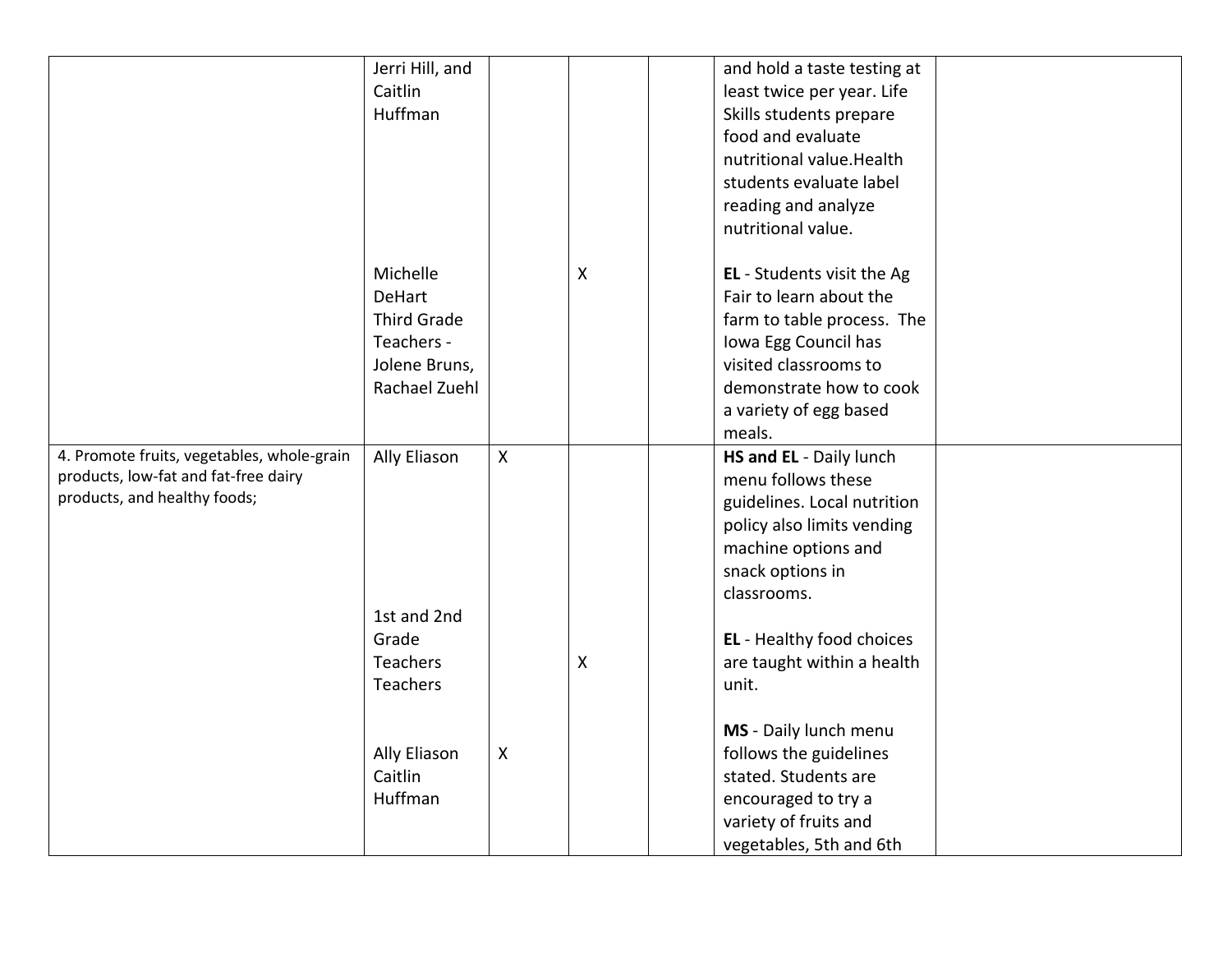|                                                                                                                                             |              |  | grade students meet with<br>the food service director<br>to sample a variety of<br>healthy foods during<br>health instruction                                                                                                                                                          |
|---------------------------------------------------------------------------------------------------------------------------------------------|--------------|--|----------------------------------------------------------------------------------------------------------------------------------------------------------------------------------------------------------------------------------------------------------------------------------------|
| 5. Implement evidence-based healthy<br>food promotion techniques through the<br>school meal programs using Smarter<br>Lunchroom techniques; | Ally Eliason |  | All sites - As evidenced in<br>We will continue to survey<br>staff and student to ensure<br>our recent state nutrition<br>desirable meals are served.<br>program review, our lunch<br>and breakfast programs<br>We continue to use a variety<br>are meeting expectations.<br>of menus. |

# **Physical Activity Goals**

| <b>District Wellness Policy Goals</b>                                                                                                 | <b>Contact</b><br>Person               | <b>Fully in</b><br>Place | <b>Partially</b><br>in Place | Not in<br>Place | List steps that have been<br>taken to implement goal and<br>list challenges of<br>implementation.                                                                        | List next steps that will be taken to<br>fully implement and/or expand on<br>goal.                                           |
|---------------------------------------------------------------------------------------------------------------------------------------|----------------------------------------|--------------------------|------------------------------|-----------------|--------------------------------------------------------------------------------------------------------------------------------------------------------------------------|------------------------------------------------------------------------------------------------------------------------------|
| 1. Promote the benefits of a physically<br>active lifestyle and help students develop<br>skills to engage in lifelong healthy habits; | <b>Brian</b><br>Peterson               | X                        |                              |                 | HS- This is part of our daily<br>PE program for all students.<br>The PE program follows the<br>state's standards based on<br>the Shape America<br>standards.             |                                                                                                                              |
|                                                                                                                                       | Tyler Jansen -<br>EL                   |                          | х                            |                 | <b>EL</b> - Students are instructed<br>in how exercise affects the<br>body. Students took heart<br>rates and were instructed in<br>how exercise and HR are<br>connected. | EL - Students will look more<br>closely at certain exercises that<br>we do and learn what muscles<br>are being strengthened. |
|                                                                                                                                       | Shawn Mallen<br>and Tyler<br>Jansen MS | X                        |                              |                 | MS - All students are<br>scheduled for PE every<br>other day. Skills<br>incorporated are based on<br>Shape America standards in<br>order to promote lifelong<br>habits.  |                                                                                                                              |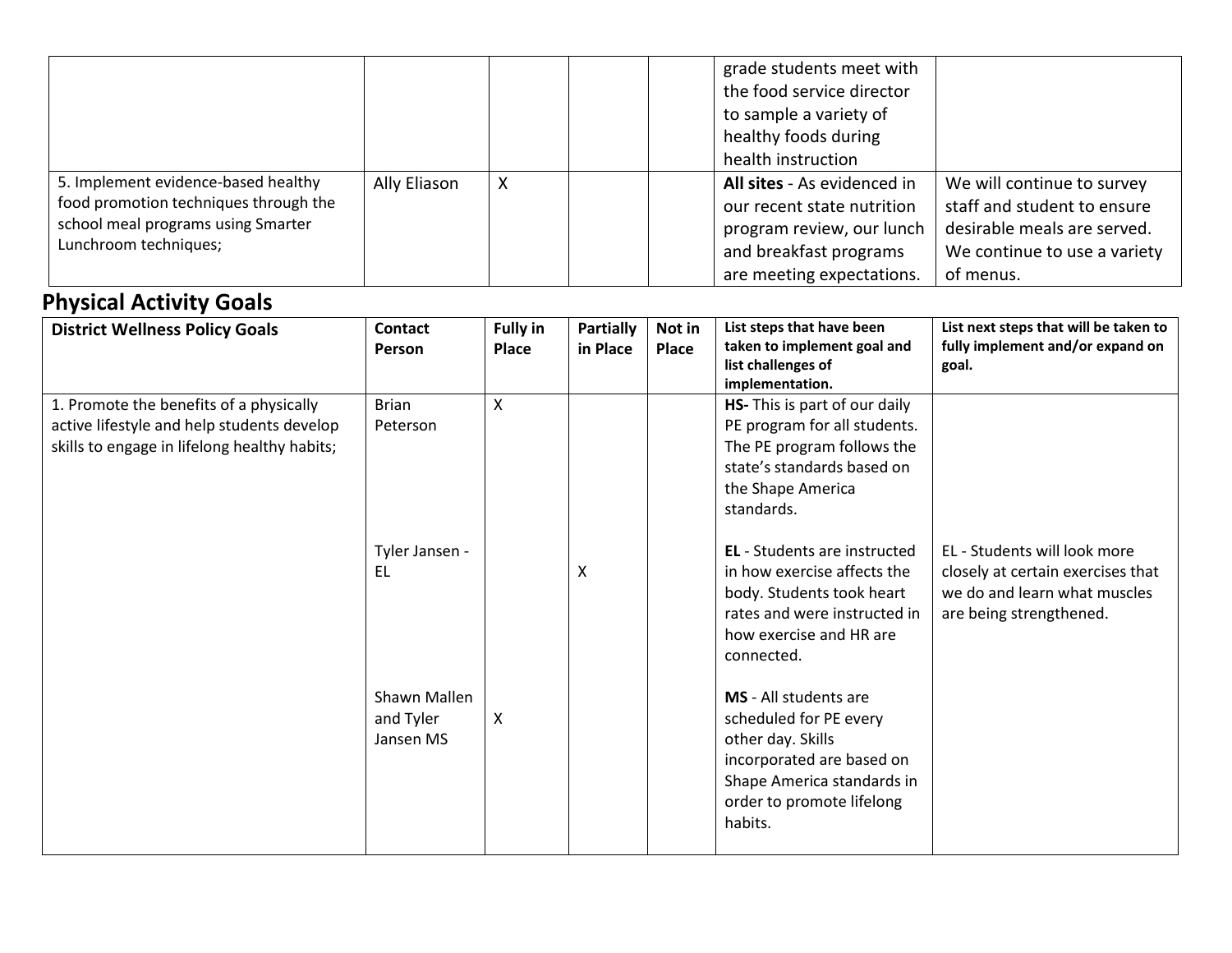| 2. Engage students in moderate to vigorous<br>activity during at least 50 percent of<br>physical education class time;                                                                         | <b>Brian</b><br>Peterson               | X            |                | HS- This is part of our daily<br>PE program for all students.<br>The PE program follows the<br>state's standards based on<br>the Shape America<br>standards. Effort in physical<br>activity is also part of the<br>daily grade for students.                                |                                                                                                                          |
|------------------------------------------------------------------------------------------------------------------------------------------------------------------------------------------------|----------------------------------------|--------------|----------------|-----------------------------------------------------------------------------------------------------------------------------------------------------------------------------------------------------------------------------------------------------------------------------|--------------------------------------------------------------------------------------------------------------------------|
|                                                                                                                                                                                                | Tyler Jansen -<br>EL.                  | X            |                | <b>EL</b> - Instant activities were<br>added to the beginning of<br>class to get students moving<br>right away. Stretching is<br>now done dynamically so<br>that students are moving<br>constantly. Routines are<br>emphasized so that less<br>time is spent transitioning. | EL - We will continue to look for<br>ways to maintain and improve<br>movement/activity levels<br>throughout the classes. |
|                                                                                                                                                                                                | Shawn Mallen<br>and Tyler<br>Jansen MS | X            |                | MS - The PE program<br>follows the state's<br>standards based on the<br>Shape America standards<br>and the suggested<br>minimums and benchmarks.                                                                                                                            |                                                                                                                          |
| 3. Offer classroom health education that<br>complements physical education by<br>reinforcing the knowledge and self-<br>management skills needed to maintain a<br>physically active lifestyle; | <b>Steve Lansing</b><br>(Fall 2019)    | $\mathsf{X}$ |                | The Health and Fitness class<br>combines this goal with the<br>mandates in Chapter 12 for<br>a Health education<br>program.                                                                                                                                                 |                                                                                                                          |
|                                                                                                                                                                                                | Michelle<br><b>DeHart</b>              |              | $\pmb{\times}$ | EL - Health curriculum in the<br>elementary focus on healthy<br>habits. While it supports<br>what is taught in physical<br>education, it is not<br>necessarily aligned fully.                                                                                               | EL- Review current health<br>curriculum within the general<br>education classrooms.                                      |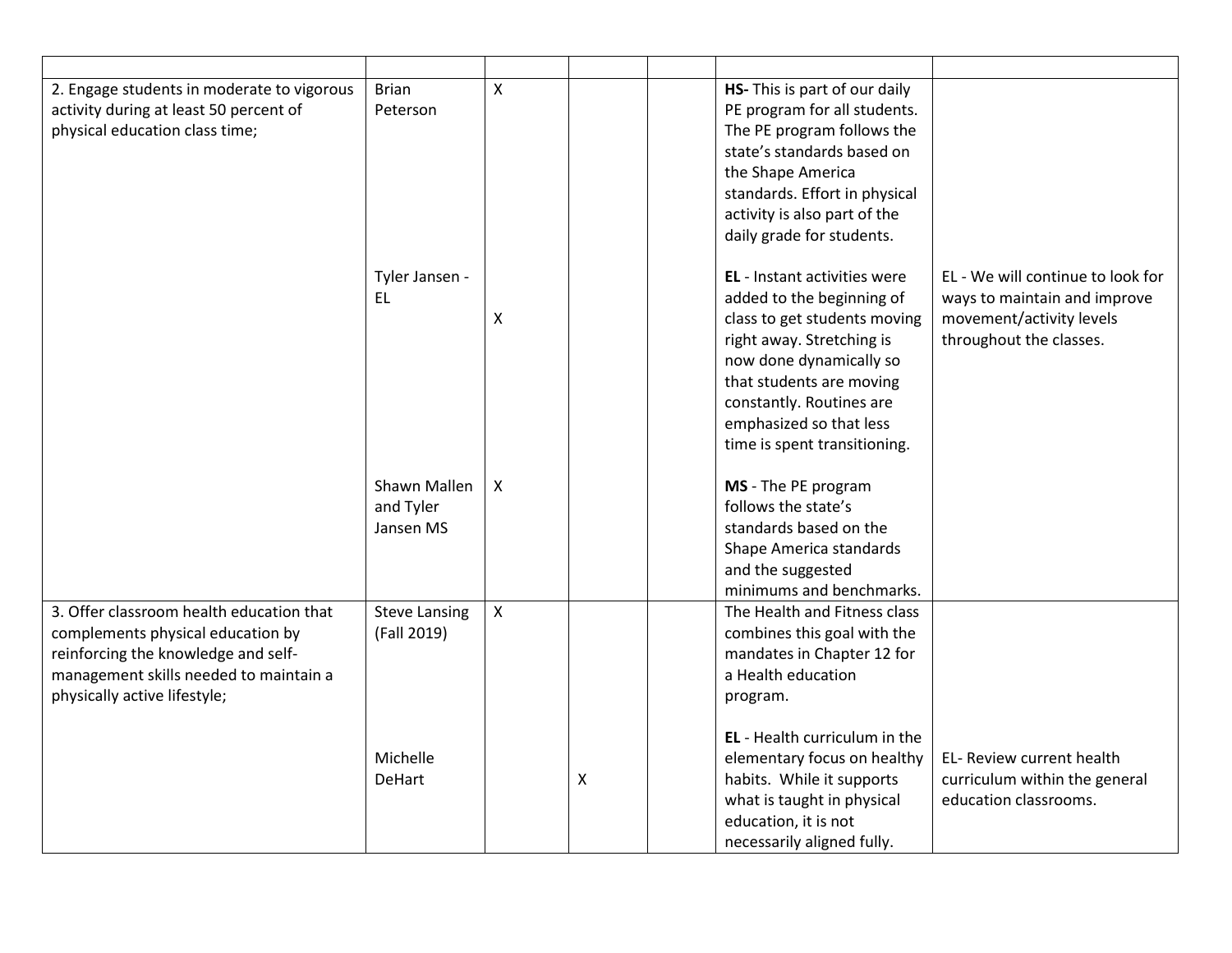|           |                                                                                                   |                                           | required PE class every      |                                                                                                                                                                                                                                                                                                                                                                                                                                                                                                                  |
|-----------|---------------------------------------------------------------------------------------------------|-------------------------------------------|------------------------------|------------------------------------------------------------------------------------------------------------------------------------------------------------------------------------------------------------------------------------------------------------------------------------------------------------------------------------------------------------------------------------------------------------------------------------------------------------------------------------------------------------------|
|           |                                                                                                   |                                           | other day. All students have |                                                                                                                                                                                                                                                                                                                                                                                                                                                                                                                  |
|           |                                                                                                   |                                           | an activity time following   |                                                                                                                                                                                                                                                                                                                                                                                                                                                                                                                  |
| Ruth      |                                                                                                   |                                           | lunch every day and at the   |                                                                                                                                                                                                                                                                                                                                                                                                                                                                                                                  |
| Verbrugge | X                                                                                                 |                                           | end of the day on select     |                                                                                                                                                                                                                                                                                                                                                                                                                                                                                                                  |
|           |                                                                                                   |                                           |                              |                                                                                                                                                                                                                                                                                                                                                                                                                                                                                                                  |
|           |                                                                                                   |                                           |                              |                                                                                                                                                                                                                                                                                                                                                                                                                                                                                                                  |
|           |                                                                                                   |                                           | into classroom activities as |                                                                                                                                                                                                                                                                                                                                                                                                                                                                                                                  |
|           |                                                                                                   |                                           |                              |                                                                                                                                                                                                                                                                                                                                                                                                                                                                                                                  |
|           | Caitlin<br>Huffman and<br>Paul Sonius -<br><b>MS</b><br>Dan Peterson<br>Michelle<br><b>DeHart</b> | X<br>$\pmb{\mathsf{X}}$<br>$\pmb{\times}$ |                              | MS - Health classes are<br>taught for all students in<br>grades 5-8 and meet the<br>chapter 12 requirements.<br>HS- School policy requires<br>four years of daily physical<br>education class unless they<br>are a senior with a full<br>academic load. This policy<br>mirrors state law.<br>EL - $K - 4$ students have<br>physical education three<br>times in a six day cycle,<br>meeting every other day.<br>MS - All students have a<br>days of the week. Teachers<br>also incorporate movement<br>possible. |

## **Other School Based Activities Goals**

| <b>District Wellness Policy Goals</b>                                                                         | Contact<br>Person | <b>Fully in</b><br>Place | Partially<br>in Place | Not in<br><b>Place</b> | List steps that have been<br>taken to implement goal and<br>list challenges of<br>implementation. | List next steps that will be taken to<br>fully implement and/or expand on<br>goal.                                                |
|---------------------------------------------------------------------------------------------------------------|-------------------|--------------------------|-----------------------|------------------------|---------------------------------------------------------------------------------------------------|-----------------------------------------------------------------------------------------------------------------------------------|
| 1. Engage students and parents, through<br>surveys to identify new, healthful, and<br>appealing food choices; | Ally Eliason      |                          |                       |                        |                                                                                                   | This is something that we will<br>have to undertake in the near<br>future with a district wide<br>survey to parents and students. |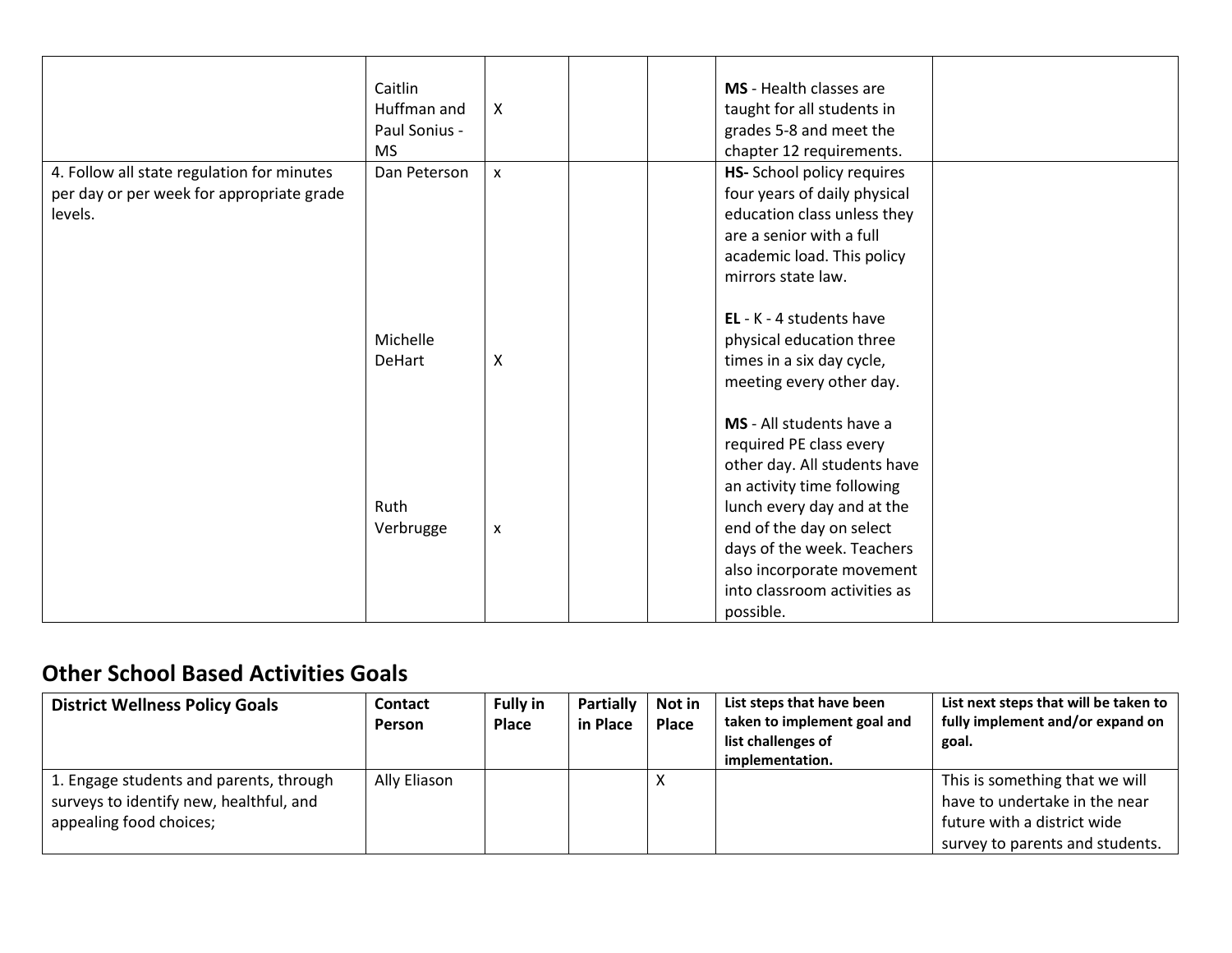| 2. Support the consumption of breakfast at | Ally Eliason  | $\pmb{\mathsf{X}}$ | Breakfast is available to all  |
|--------------------------------------------|---------------|--------------------|--------------------------------|
| school by implementing alternative         |               |                    | students. There is the main    |
| breakfast option to the extent possible;   |               |                    | option and also the choice     |
|                                            |               |                    | of cereal                      |
| 3. Permit student to bring and carry water | Dan Peterson  | $\mathsf{X}$       | HS This is a supported         |
| bottles filled with water throughout the   |               |                    | school policy that only        |
| day;                                       |               |                    | allows students to carry       |
|                                            |               |                    | water with them. The school    |
|                                            |               |                    | has designated water bottle    |
|                                            |               |                    | filling drinking fountains for |
|                                            |               |                    | student use.                   |
|                                            | Ruth          | $\pmb{\mathsf{X}}$ |                                |
|                                            | Verbrugge     |                    | MS A bottle filling station is |
|                                            |               |                    | available in multiple areas    |
|                                            |               |                    | for students to fill water     |
|                                            |               |                    | bottles brought to school.     |
|                                            | Michelle      | Χ                  |                                |
|                                            | <b>DeHart</b> |                    | EL - There are bottle filling  |
|                                            |               |                    | stations in two locations at   |
|                                            |               |                    | the elementary. Students       |
|                                            |               |                    | and staff are allowed to use   |
|                                            |               |                    | water bottles.                 |
| 4. Make drinking water available where     | Ally Eliason  | X                  | HS- Has drinking fountain      |
| school meals are served during mealtimes;  |               |                    | available in the lunch         |
|                                            |               |                    | room.lce water dispenser       |
|                                            |               |                    | and cups are placed at the     |
|                                            |               |                    | beginning of the lunch line    |
|                                            |               |                    | daily.                         |
|                                            |               |                    |                                |
|                                            |               |                    | MS A water fountain is         |
|                                            |               |                    | located directly outside the   |
|                                            |               |                    | lunchroom                      |
|                                            |               |                    | EL - There is a water          |
|                                            |               |                    | dispenser and cups available   |
|                                            |               |                    | to elementary students in      |
|                                            |               |                    | the lunchroom during lunch.    |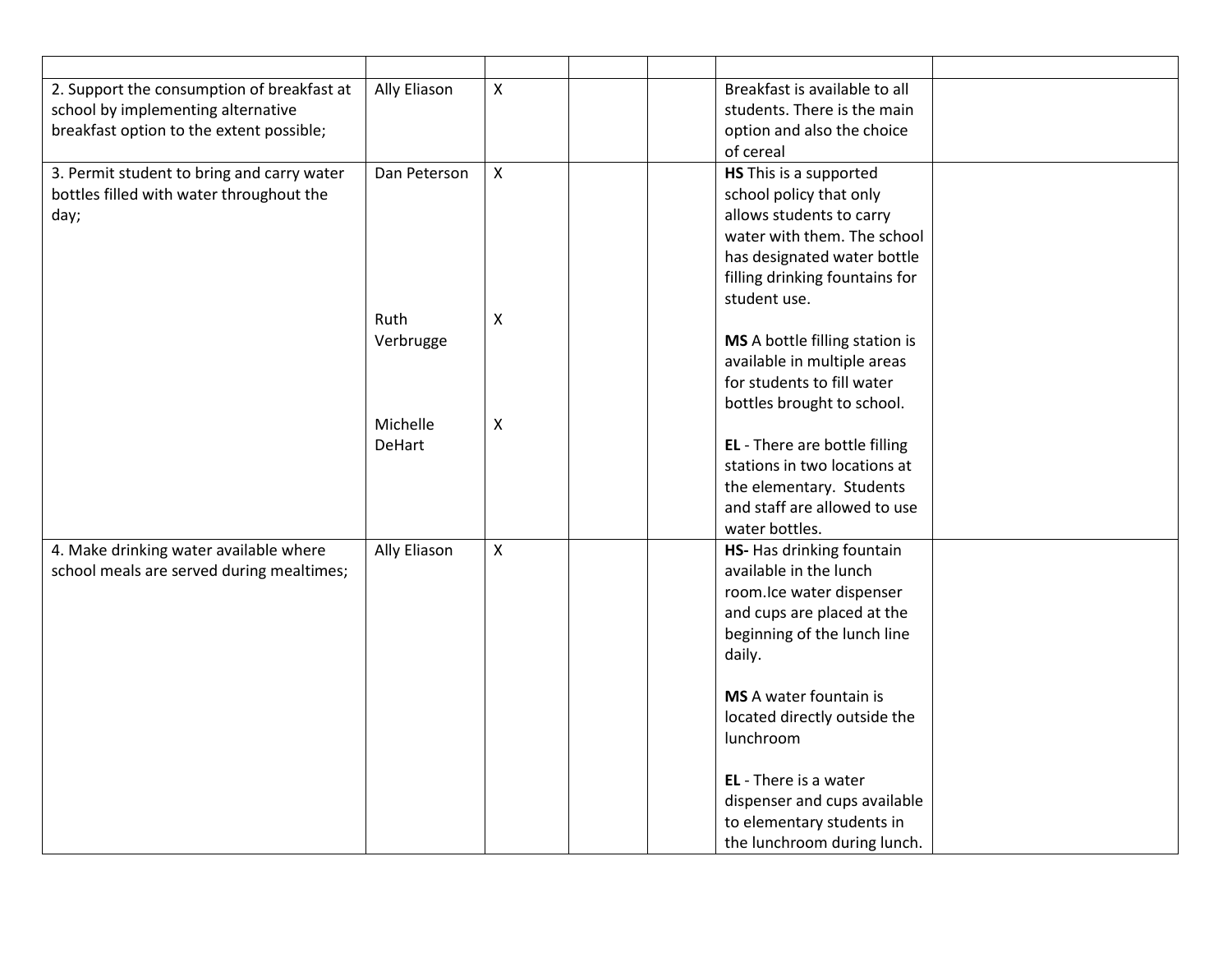| 5. Strive to provide students with at least | Dan Peterson  |   | $\pmb{\mathsf{X}}$ | High school scheduling is       |  |
|---------------------------------------------|---------------|---|--------------------|---------------------------------|--|
| 10 minutes to eat after sitting down for    |               |   |                    | prohibitive. With our small     |  |
| breakfast and 20 minutes after sitting down |               |   |                    | lunch shift sizes, there is not |  |
| for lunch;                                  |               |   |                    | a time where students don't     |  |
|                                             |               |   |                    | have adequate time to eat.      |  |
|                                             |               |   |                    | If time is an issue, the        |  |
|                                             |               |   |                    | supervising staff will grant    |  |
|                                             |               |   |                    | an allowable extra time for     |  |
|                                             |               |   |                    | students to consume their       |  |
|                                             |               |   |                    | food.                           |  |
|                                             | Ruth          |   | $\pmb{\mathsf{X}}$ | MS - scheduling limits the      |  |
|                                             | Verbrugge     |   |                    | specified amount of time        |  |
|                                             |               |   |                    | suggested (10 and 20            |  |
|                                             |               |   |                    | minutes. Depending when a       |  |
|                                             |               |   |                    | student arrives to breakfast    |  |
|                                             |               |   |                    | the minimum time to eat is      |  |
|                                             |               |   |                    | 10 minutes. Lunch time can      |  |
|                                             |               |   |                    | vary for students but any       |  |
|                                             |               |   |                    | student needing additional      |  |
|                                             |               |   |                    | time to complete their meal     |  |
|                                             |               |   |                    | is permitted.                   |  |
|                                             |               |   |                    |                                 |  |
|                                             | Michelle      |   | $\pmb{\mathsf{X}}$ | EL - This is dependent on       |  |
|                                             | <b>DeHart</b> |   |                    | the student's arrival time      |  |
|                                             |               |   |                    | for breakfast. There is         |  |
|                                             |               |   |                    | sufficient time scheduled for   |  |
|                                             |               |   |                    | breakfast to include 10         |  |
|                                             |               |   |                    | minutes of break time.          |  |
|                                             |               |   |                    | Recess is scheduled after       |  |
|                                             |               |   |                    | lunch allowing students to      |  |
|                                             |               |   |                    | stay in the lunchroom to        |  |
|                                             |               |   |                    | finish eating if additional     |  |
|                                             |               |   |                    | time is needed.                 |  |
| 6. Discourage students from sharing food    | Dan Peterson  | X |                    | The student handbook            |  |
| or beverages during meal or snack times,    |               |   |                    | covers this. No outside food,   |  |
| given concerns about allergies and dietary  |               |   |                    | unless homemade is              |  |
| needs;                                      |               |   |                    | allowed, and no sharing of      |  |
|                                             |               |   |                    | any food is allowed per         |  |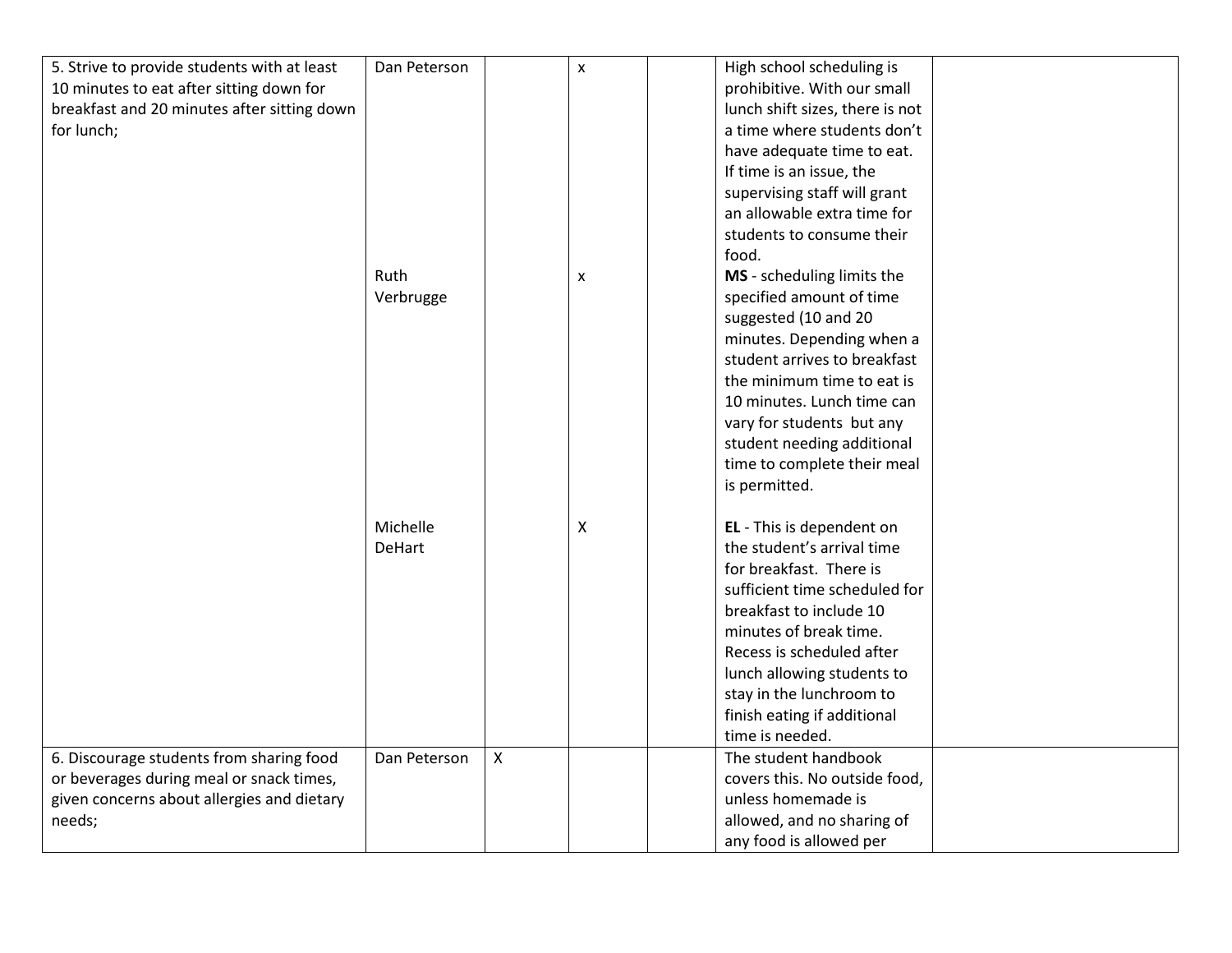| Ruth<br>Verbrugge  |   | х | policy.<br>MS - Students are permitted<br>to bring their own lunch.<br>Sharing of meals is<br>discouraged by supervisory<br>staff. |
|--------------------|---|---|------------------------------------------------------------------------------------------------------------------------------------|
| Michelle<br>DeHart | X |   | EL - Sharing of meals is<br>discouraged. Students are<br>allowed to bring their own<br>lunch.                                      |

### **Standards and Nutrition Guidelines for All Foods and Beverages** *Sold* **to Students During the School Day (e.g. vending, school stores, etc.)**

| <b>District Wellness Policy Goals</b>                           | <b>Contact</b><br><b>Person</b>          | <b>Fully in</b><br><b>Place</b> | <b>Partially</b><br>in Place | Not in<br>Place | List steps that have been<br>taken to implement goal and<br>list challenges of<br>implementation.                                                                                                                                                                                                                                | List next steps that will be taken to<br>fully implement and/or expand on<br>goal. |
|-----------------------------------------------------------------|------------------------------------------|---------------------------------|------------------------------|-----------------|----------------------------------------------------------------------------------------------------------------------------------------------------------------------------------------------------------------------------------------------------------------------------------------------------------------------------------|------------------------------------------------------------------------------------|
| 1. All vending options will comply with the<br>Healthy Kids Act | Dan Peterson<br><b>Ruth</b><br>Verbrugge | X<br>x                          |                              |                 | So Good LLC provides an<br>annual list of all items and<br>their nutrition count to be<br>placed in the nutrition<br>calculator for our nutrition<br>inspection.<br>MS - No beverages or food<br>are available to students for<br>purchase during the school<br>day. The middle school does<br>not have any vending<br>machines. |                                                                                    |

### **Standards for All Foods and Beverages** *Provided* **(not sold) to Students During the School Day (e.g. class parties, foods given as reward, etc.**

| <b>District Wellness Policy Goals</b> | <b>Contact</b> | <b>Fully in</b> | <b>Partially</b> | Not in       | List steps that have been   | List next steps that will be taken to |
|---------------------------------------|----------------|-----------------|------------------|--------------|-----------------------------|---------------------------------------|
|                                       | Person         | Place           | in Place         | <b>Place</b> | taken to implement goal and | fully implement and/or expand on      |
|                                       |                |                 |                  |              | list challenges of          | goal.                                 |